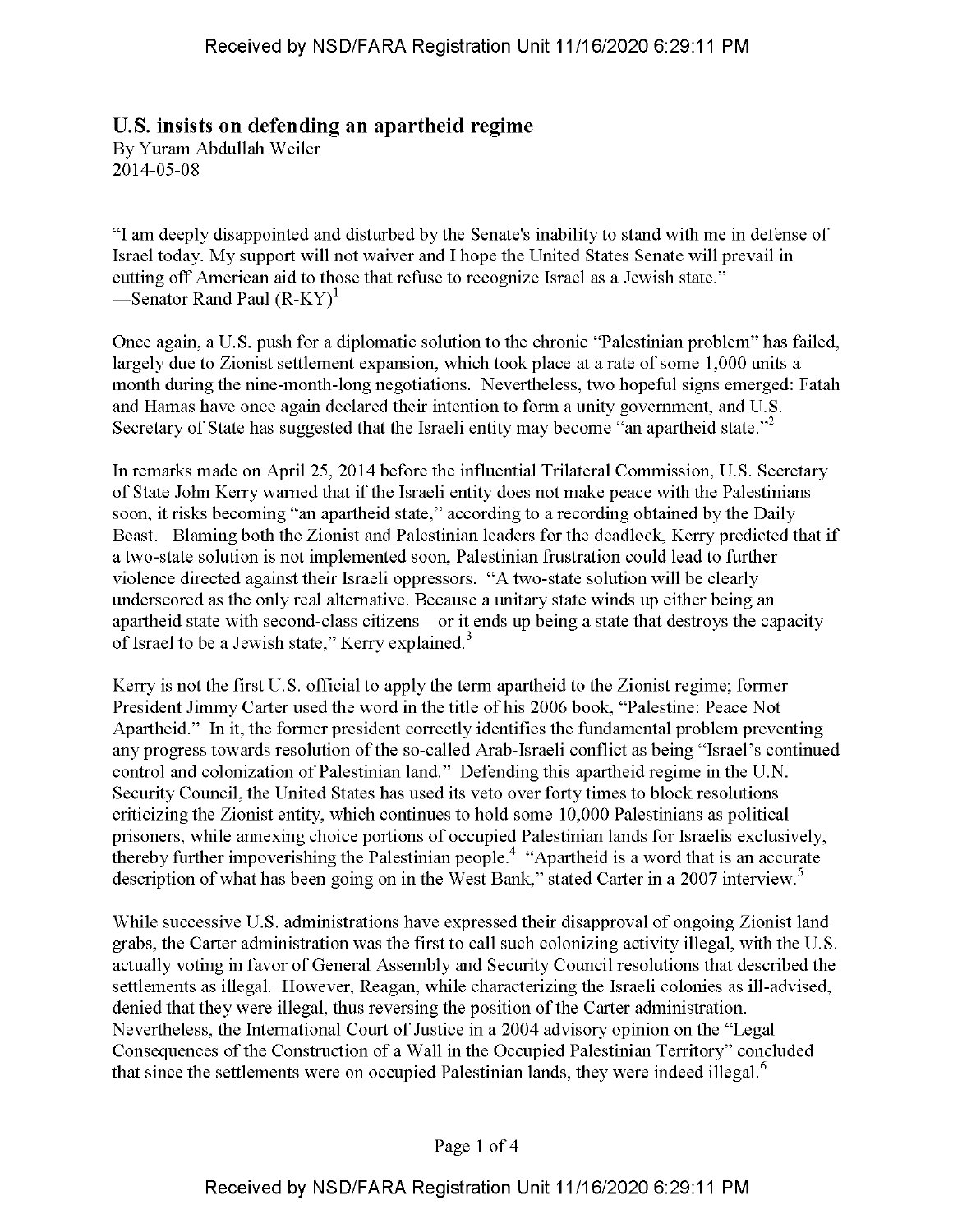Amazingly, some Zionists have argued that the settlement activity on occupied Palestinian lands is not illegal. One of the ambiguous points used by purveyors of this perspective lies in the San Remo Agreement, which assigned Britain the mandate for Palestine after the First World War. Article 25 states in part, "In the territories lying between the Jordan and the eastern boundary of Palestine as ultimately determined, the Mandatory shall be entitled ... to postpone or withhold application of such provisions of this mandate." The Zionists argue that the present Occupied West Bank falls within the unallocated remainder of the original League of Nations Mandate and no country possesses this territory. Since Article 2 of the Geneva Convention applies only to occupation of the "territory of a High Contracting Party," it does not apply to the Occupied West Bank, and therefore settlements therein cannot, strictly speaking, be deemed illegal.<sup>7</sup>

Other arguments based on the inapplicability of the Geneva Convention are similar, but are easily refuted by noting that these provisions were designed to protect people and not merely the "territory of a High Contracting Party." Consequently, even if the occupied Palestinian lands are not, technically speaking, "territories" under Article 2, rejecting applicability goes against the intent of the Geneva Convention itself. Furthermore, since Article 2 applies "to all cases of declared war or of any other armed conflict... between two or more of the High Contracting Parties," even a narrow reading of the term "territory of a High Contracting Party" would not appear to preclude the applicability of Article 2 to the Occupied Palestinian Territories.<sup>8</sup> The United Nations General Assembly would appear to agree, in that it has called for the Zionist regime "to accept the de jure applicability of the Geneva Convention relative to the Protection of Civilian Persons in Time of War, of 12 August 1949, to the Occupied Palestinian Territory ..."9

In any event, the Zionist settlements in the Occupied West Bank have been and continue to be a major stumbling block to any meaningful progress towards peace between the Israeli entity and the Palestinians. Little has changed since former Zionist Prime Minister Yitzhak Shamir, when confronted by Ariel Sharon in May 1989 over the former's apparent willingness to negotiate openly with the PLO, angrily retorted, "We shall not give the Arabs one inch of our land, even if we have to negotiate for ten years. We won't give them a thing."<sup>10</sup> On the contrary, the Zionists have not only maintained a state of de facto annexation of the territories usurped during the 1967 war, but also have steadily increased colonization activities within them. Beginning with zero before 1967 and growing to 44 by 1973, $^{11}$  the Occupied Palestinian Territories now have 125 settlements with an estimated population of 515,000. Not counted in official figures are some 100 outposts, which, while technically unauthorized, nevertheless receive support and services from the Zionist regime. $12$ 

Under the guidance of its quadriplegic spiritual leader Sheikh Ahmad Yassin, Hamas grew from the Palestinian Ikhwan, which was revived after the death of Gamal Abd al-Nasir in 1970 and the release of Ikhwan leaders held in Egyptian prisons.<sup>13</sup> The U.S. administration has long sided with the Zionist regime in calling Hamas a "terrorist organization." However, by insisting on this myopic view ofthe Islamic Resistance Movement, Washington denies its importance to the Palestinian people as a political, cultural and social grass roots organization, which provides numerous public services to the residents of the Occupied Palestinian Territories and Gaza, and hence, is an essential part of any "peace process." Based on their repeated attempts over the years to uproot the resistance movement's infrastructure, both the Fatah leaders as well as Netanyahu's henchmen are well aware of the importance of Hamas to Palestine.<sup>14</sup>

Page 2 of 4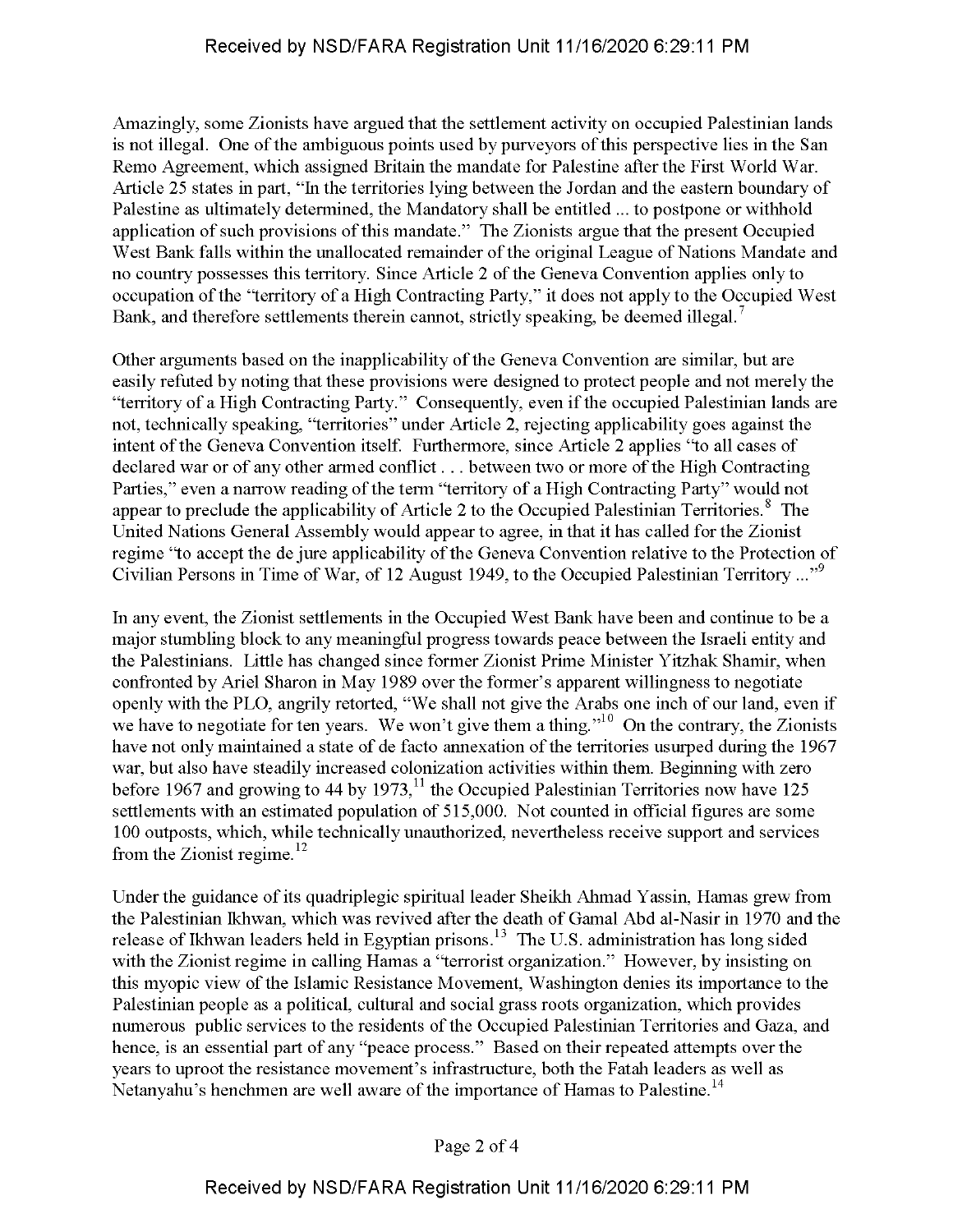While the Zionist leaders decry the latest agreement between Fatah and Hamas, and despite that this is the fourth time since 2007 such an accord has been announced, the possibility of a unity government in Palestine is a most welcome development from the latest U.S.-brokered talks. The fact that Fatah initiated the talks and that this time, unlike previously in Mecca in 2007, Cairo in 2011, and Cairo and Doha in 2012, the agreement has been reached without intervention by outside parties, suggest a greater likelihood for success.<sup>15</sup> "The Palestinian internal division has gone once and forever," declared a jubilant Prime Minister Ismail Haniya from Hamas in the Gaza Strip.<sup>16</sup>

Even U.S. Senator Rand Paul of Kentucky has voiced optimism, stating, "The recent announcement of a Fatah-Hamas unity agreement brings both danger and opportunity to the peace process, and the next five weeks may prove critical."17 In contrast, U.S. Secretary of State Kerry has already categorized the pact as "unhelpful," and hinted that funding to the Palestinian National Authority (PNA) may be cut off as a result. Not surprisingly, Senator Paul has introduced legislation which cuts offPNA funding unless the resulting Fatah-Hamas unity government goes on record as recognizing "the right of Israel to exist as a Jewish state."<sup>18</sup>

Somewhat puzzling however, is the fact that AIPAC has gone on record in opposing Paul's bill. While not officially commenting, an unnamed AIPAC source explained, "We are not supporting the Paul bill. ... AIPAC supports a cut off of aid to any Palestinian government that includes an unreformed Hamas, and this is what is provided for in current law."<sup>19</sup> Certainly, the legislation introduced by Paul would require Hamas to renounce its traditional resistance against the Zionist colonial project in Palestine<sup>20</sup> in order to receive U.S. funding. It would appear that any participation by Hamas, whether "reformed" or not, in a unity government is opposed by the Zionist lobby and its U.S. stooges.

Undoubtedly, Fatah leader Mahmoud Abbas will come under tremendous pressure from his U.S. and Zionist cohorts to backpedal on this latest agreement with Hamas and grant further concessions to his Zionist "peace partners." Whether or not the Palestinian Premier finally will show some backbone toward the Israeli entity remains to be seen, especially given his historic reluctance for resistance. Nevertheless, one analyst speculates, "Is Abbas going to surprise us all by launching a final, one-man, guerrilla operation before he exits the political stage forever?"<sup>21</sup> We can only hope.

## Endnotes

<sup>&</sup>lt;sup>1</sup> Rand Paul, "Sen. Paul Speaks in Support of Stand with Israel Act of 2014," Press Release, May 1, 2014, accessed May 7, 2014, http://www.paul.senate.gov/?p=press release&id=1146.

<sup>&</sup>lt;sup>2</sup> Abdel Bari Atwan, "Making the Hamas-Fatah deal click," *Gulf News*, May 1, 2014, accessed May 7, 2014, http://gulfnews.com/opinions/columnists/making-the-hamas-fatah-deal-click-1.1327020.

<sup>3</sup> Josh Rogin, "Exclusive: Kerry Warns Israel Could Become 'An Apartheid State'," *The Daily Beast,* April 27, 2014, accessed May 7, 2014. http://www.thedailvbeast.com/articles/2014/04/27/exclusive-kerry-wams-israel-couldbecome-an-apartheid-state.html.

<sup>&</sup>lt;sup>4</sup> Jimmy Carter, *Palestine: Peace Not Apartheid* (New York: Simon and Schuster, 2006), 208-210.

<sup>5</sup> "Jimmy Carter Defends 'Peace Not Apartheid'," *NPR,* January 25, 2007, accessed May 7, 2014, http://www.npr.org/templates/story/story.php?storyId=7004473.